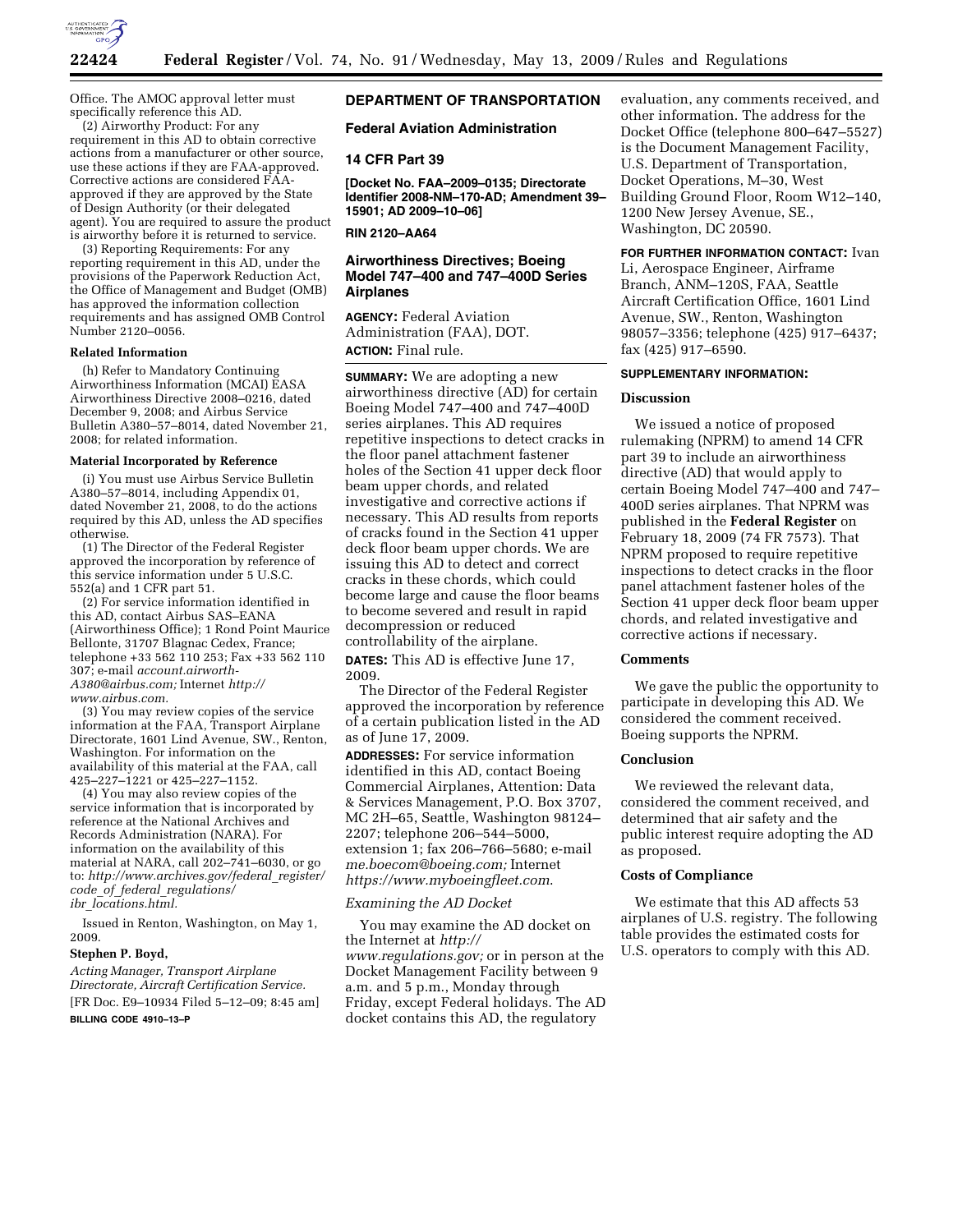# TABLE—ESTIMATED COSTS

| Action | Work hours | Average<br>labor rate<br>per hour | Parts | Cost per product                                    | Number of U.S.-<br>registered<br>airplanes | Fleet cost                                 |
|--------|------------|-----------------------------------|-------|-----------------------------------------------------|--------------------------------------------|--------------------------------------------|
|        |            | \$80                              |       | None  \$3,840 or \$4,000 per in-<br>spection cycle. | 53                                         | Up to \$212,000 per inspec-<br>tion cycle. |

# **Authority for This Rulemaking**

Title 49 of the United States Code specifies the FAA's authority to issue rules on aviation safety. Subtitle I, section 106, describes the authority of the FAA Administrator. ''Subtitle VII: Aviation Programs,'' describes in more detail the scope of the Agency's authority.

We are issuing this rulemaking under the authority described in ''Subtitle VII, Part A, Subpart III, Section 44701: General requirements.'' Under that section, Congress charges the FAA with promoting safe flight of civil aircraft in air commerce by prescribing regulations for practices, methods, and procedures the Administrator finds necessary for safety in air commerce. This regulation is within the scope of that authority because it addresses an unsafe condition that is likely to exist or develop on products identified in this rulemaking action.

## **Regulatory Findings**

This AD will not have federalism implications under Executive Order 13132. This AD will not have a substantial direct effect on the States, on the relationship between the national government and the States, or on the distribution of power and responsibilities among the various levels of government.

For the reasons discussed above, I certify that this AD:

(1) Is not a ''significant regulatory action'' under Executive Order 12866,

(2) Is not a ''significant rule'' under DOT Regulatory Policies and Procedures (44 FR 11034, February 26, 1979), and

(3) Will not have a significant economic impact, positive or negative, on a substantial number of small entities under the criteria of the Regulatory Flexibility Act.

You can find our regulatory evaluation and the estimated costs of compliance in the AD Docket.

#### **List of Subjects in 14 CFR Part 39**

Air transportation, Aircraft, Aviation safety, Incorporation by reference, Safety.

### **Adoption of the Amendment**

■ Accordingly, under the authority delegated to me by the Administrator, the FAA amends 14 CFR part 39 as follows:

# **PART 39—AIRWORTHINESS DIRECTIVES**

■ 1. The authority citation for part 39 continues to read as follows:

**Authority:** 49 U.S.C. 106(g), 40113, 44701.

#### **§ 39.13 [Amended]**

■ 2. The FAA amends § 39.13 by adding the following new AD:

**2009–10–06 Boeing:** Amendment 39–15901. Docket No. FAA–2009–0135; Directorate Identifier 2008-NM–170-AD.

## **Effective Date**

(a) This airworthiness directive (AD) is effective June 17, 2009.

### **Affected ADs**

(b) None.

### **Applicability**

(c) This AD applies to Boeing Model 747– 400 and 747–400D series airplanes, certificated in any category; as identified in Boeing Alert Service Bulletin 747–53A2688, dated August 21, 2008.

#### **Subject**

(d) Air Transport Association (ATA) of America Code 53: Fuselage.

#### **Unsafe Condition**

(e) This AD results from reports of cracks found in the Section 41 upper deck floor beam upper chords. We are issuing this AD to detect and correct cracks in these chords, which could become large and cause the floor beams to become severed and result in rapid decompression or reduced controllability of the airplane.

#### **Compliance**

(f) Comply with this AD within the compliance times specified, unless already done.

#### **Inspections and Corrective Actions**

(g) Except as required by paragraphs (h) and (i) of this AD: At the applicable times in paragraph 1.E., ''Compliance,'' of Boeing Alert Service Bulletin 747–53A2688, dated August 21, 2008 (''the service bulletin''), do an inspection (open-hole or surface high frequency eddy current) to detect cracks in the floor panel attachment fastener holes of the Section 41 upper deck floor beam upper chords, and do applicable related investigative and corrective actions, by accomplishing all the applicable actions specified in the Accomplishment

Instructions of the service bulletin. Repeat the inspections thereafter at the applicable times specified in paragraph 1.E., ''Compliance,'' of the service bulletin.

(h) If any crack is found during any inspection required by paragraph (g) of this AD, and Boeing Alert Service Bulletin 747– 53A2688, dated August 21, 2008, specifies to contact Boeing for appropriate action: Before further flight, repair the crack using a method approved in accordance with the procedures specified in paragraph (j) of this AD.

(i) Where Boeing Alert Service Bulletin 747–53A2688, dated August 21, 2008, specifies a compliance time after the date on the service bulletin, this AD requires compliance within the specified compliance time after the effective date of this AD.

#### **Alternative Methods of Compliance (AMOCs)**

(j)(1) The Manager, Seattle Aircraft Certification Office (ACO), FAA, has the authority to approve AMOCs for this AD, if requested using the procedures found in 14 CFR 39.19. Send information to ATTN: Ivan Li, Aerospace Engineer, Airframe Branch, ANM–120S, FAA, Seattle Aircraft Certification Office, 1601 Lind Avenue, SW., Renton, Washington 98057–3356; telephone (425) 917–6437; fax (425) 917–6590.

(2) To request a different method of compliance or a different compliance time for this AD, follow the procedures in 14 CFR 39.19. Before using any approved AMOC on any airplane to which the AMOC applies, notify your principal maintenance inspector (PMI) or principal avionics inspector (PAI), as appropriate, or lacking a principal inspector, your local Flight Standards District Office. The AMOC approval letter must specifically reference this AD.

(3) An AMOC that provides an acceptable level of safety may be used for any repair required by this AD, if it is approved by an Authorized Representative for the Boeing Commercial Airplanes Delegation Option Authorization Organization who has been authorized by the Manager, Seattle ACO, to make those findings. For a repair method to be approved, the repair must meet the certification basis of the airplane, and the approval must specifically refer to this AD.

### **Material Incorporated by Reference**

(k) You must use Boeing Alert Service Bulletin 747–53A2688, dated August 21, 2008, to do the actions required by this AD, unless the AD specifies otherwise.

(1) The Director of the Federal Register approved the incorporation by reference of this service information under 5 U.S.C. 552(a) and 1 CFR part 51.

(2) For service information identified in this AD, contact Boeing Commercial Airplanes, Attention: Data & Services